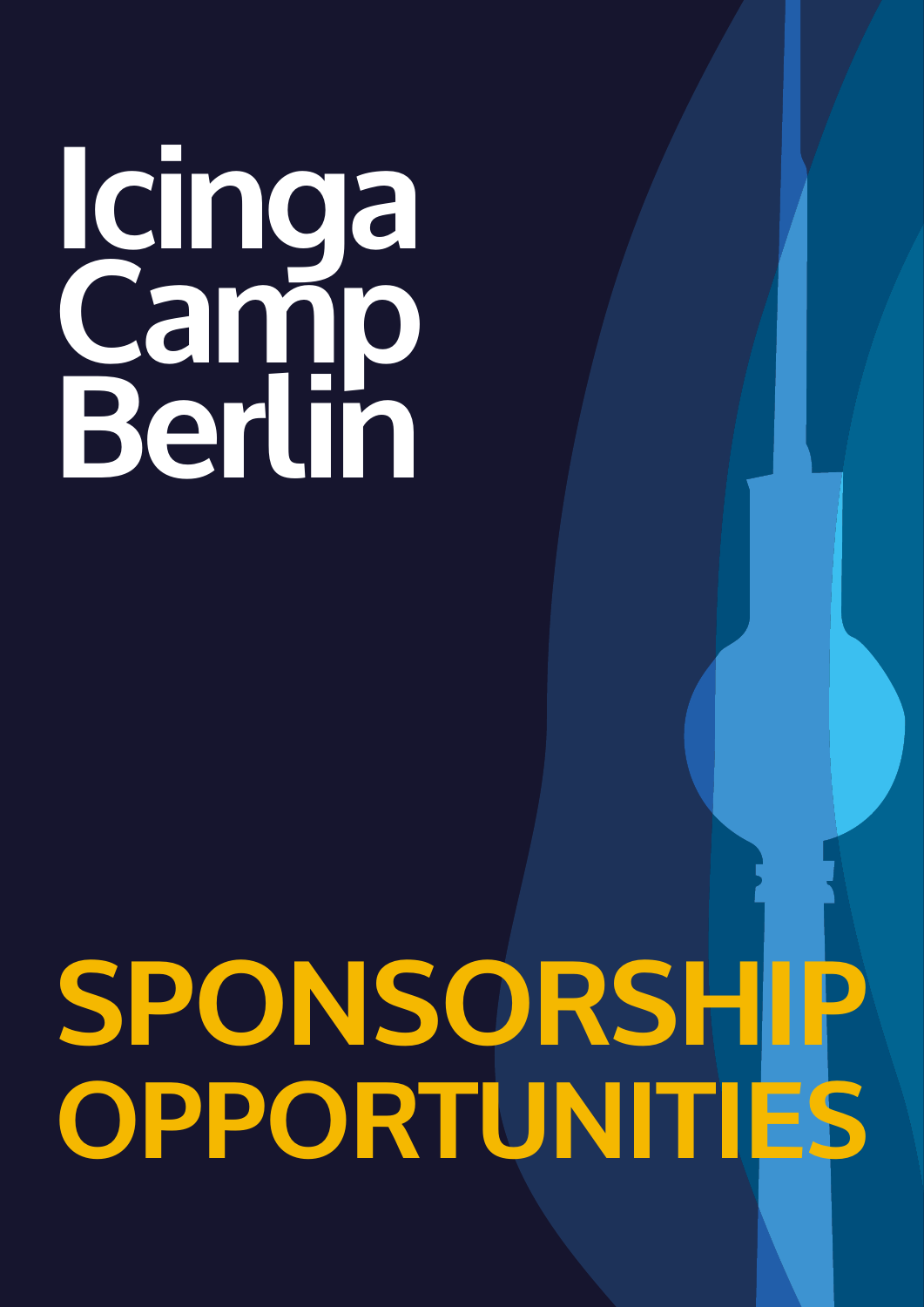

# *SPONSORSHIP PACKAGES*

|                                          | <b>GOLD</b>          | <b>SILVER</b>        | <b>BRONZE</b>        |
|------------------------------------------|----------------------|----------------------|----------------------|
| Individual conference booth              | V                    |                      |                      |
| Complementary conference<br>tickets      | 3                    |                      |                      |
| Discount for each additional<br>attendee | 20%                  | 15%                  |                      |
| 10-minutes introduction talk             | $\blacktriangledown$ |                      |                      |
| Logo on website                          |                      | M                    | S                    |
| Social media promotion                   |                      | $\blacktriangledown$ | $\blacktriangledown$ |
| Logo on event screens                    |                      | M                    | $\mathsf{S}$         |
| Logo on conference banners               |                      |                      |                      |
| Logo on<br>sponsors pop-up banner        |                      | M                    | $\varsigma$          |
| Logo & Reference in<br>conference app    |                      |                      |                      |
| Limitation                               | $\overline{2}$       | 5                    |                      |
| <b>Investment</b>                        | 3.000€               | 1.500€               | 500€                 |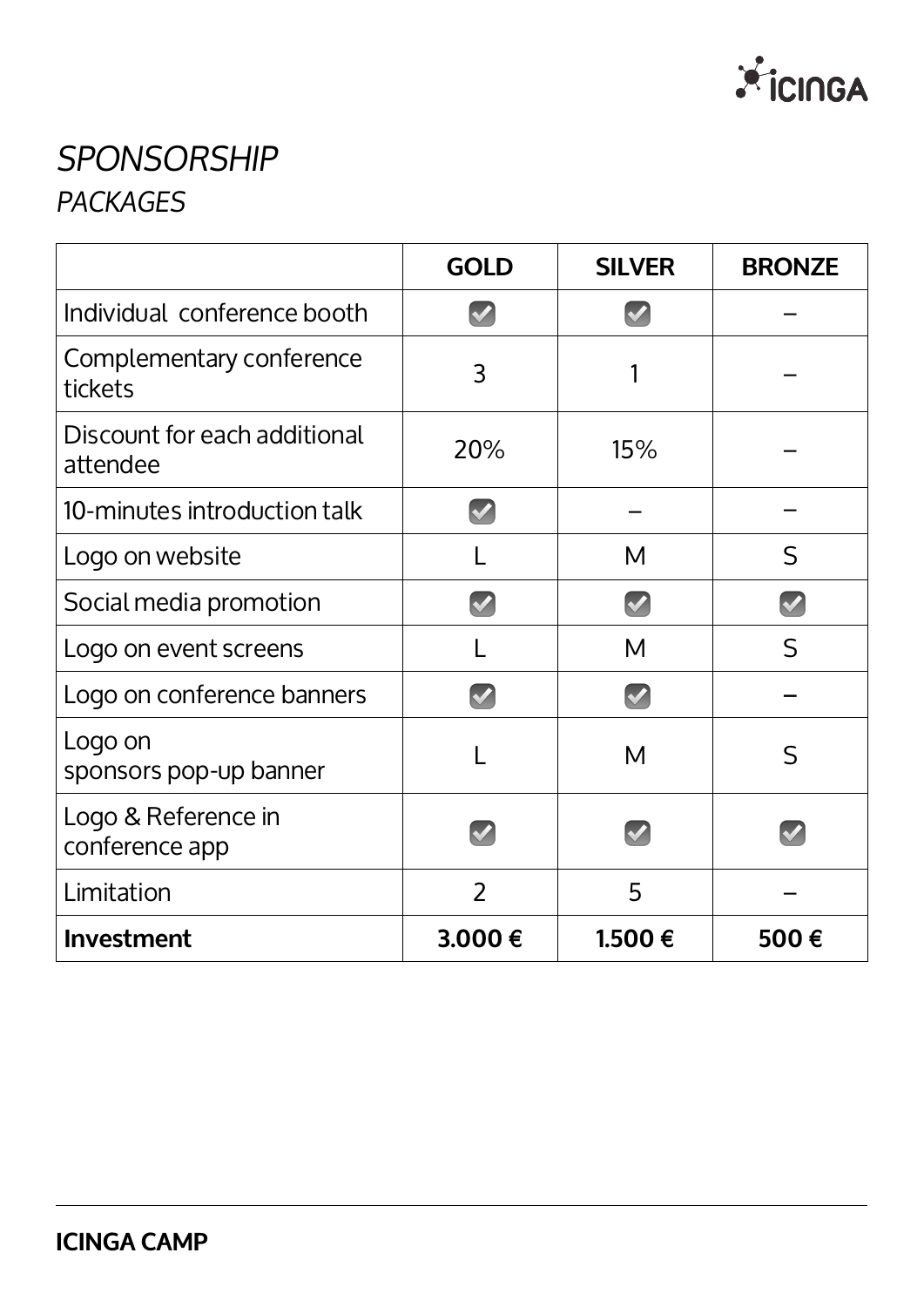

### *SPONSORSHIP ADD-ONS*

#### **COME TOGETHER**

*Pre-event come together*

sponsor pays for drinks & snacks.

#### *Sponsor Branding*

- Invitation flyer
- Rollup
- Social media & website announcements

#### **LANYARDS**

Sponsor logo on event lanyards.

#### *Sponsor Branding*

• Design to be defined.

**2.000 €**

**500 €**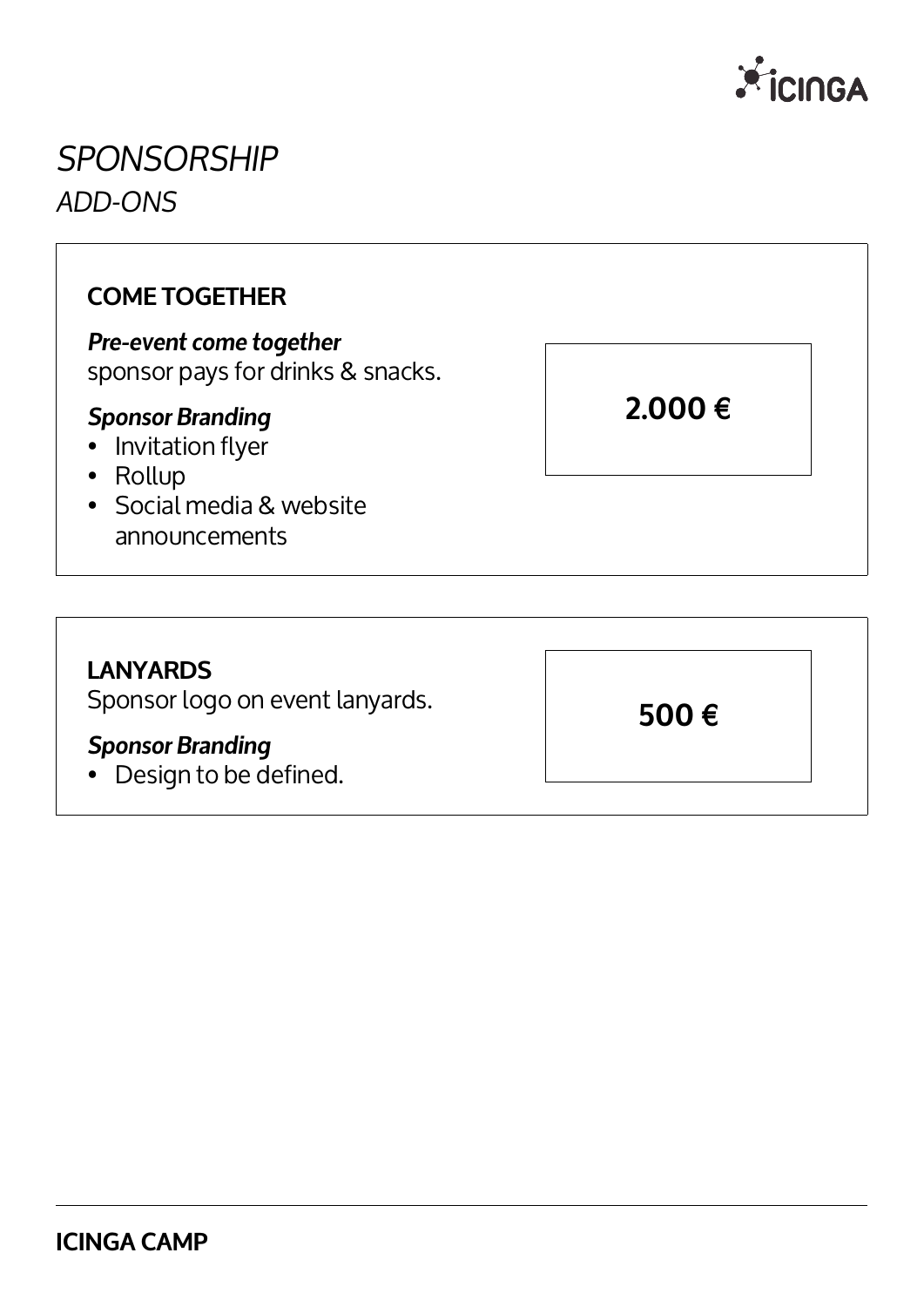

# *ICINGA CAMP 2022 SPONSORSHIP ORDER FORM*

| <b>COMPANY</b>                | <b>PHONE</b>   |
|-------------------------------|----------------|
| <b>CONTACT PERSON</b>         | <b>EMAIL</b>   |
| <b>STREET &amp; CITY</b>      | <b>WEBSITE</b> |
| <b>COUNTRY &amp; POSTCODE</b> |                |

Sponsorship packages and add-ons are subject to availability. The organizer is exempt from any additional costs incurred in the production of marketing materials provided by the sponsor. This sponsorship agreement is only effective upon confirmation by the organizer.

| <b>SPONSOR</b> |
|----------------|
|----------------|

#### **SPONSOR ORGANIZER**

| DATE & PLACE             | DATE & PLACE             |
|--------------------------|--------------------------|
|                          |                          |
|                          |                          |
|                          |                          |
|                          |                          |
| SIGNATURE & COMPANY SEAL | SIGNATURE & COMPANY SEAL |